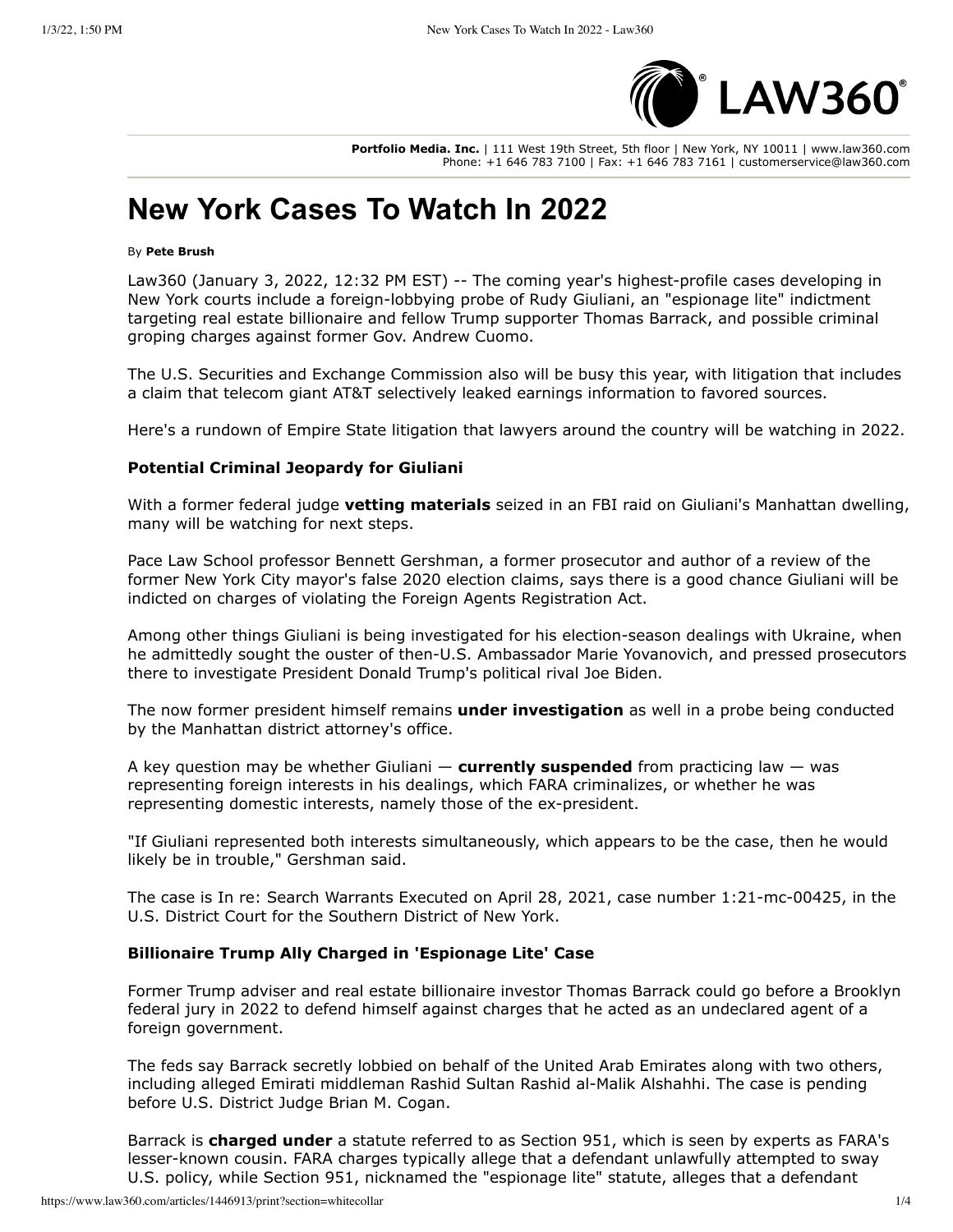attempted to provide intelligence back to a foreign government.

The Giuliani probe and the Barrack case come amid a Department of Justice **effort to** clarify the FARA statute's reach in order to give clear guidance to foreign lobbyists, said Michael Atkinson of Crowell & Moring LLP, a former inspector general of the intelligence community.

"The DOJ will continue to focus on foreign agent investigations and prosecutions in 2022," Atkinson said.

The case is USA v. al-Malik Alshahhi et al., case number 1:21-cr-00371, in the U.S. District Court for the Fastern District of New York.

## SEC Eyes Beltway Bigs' Stock Sales During Pandemic Onset

A Manhattan federal judge in November ordered Gerald Fauth, a Trump-era appointee to the National Mediation Board, to give testimony to the U.S. Securities and Exchange Commission as part of its insider trading investigation into his stock sales, which were executed as COVID-19 began to spread in the U.S. in February 2020.

U.S. District Judge Andrew L. Carter Jr. expressed sympathy for health problems Fauth said should have precluded his testimony, but held that the SEC was well within its rights to take a deposition.

"This seems to be something that the SEC is taking quite seriously," said Brian Blais of Ropes & Gray LLP, a former prosecutor. "It's a pretty aggressive step to seek court intervention and take the deposition of someone who is clearly pretty sick."

Sen. Richard Burr of North Carolina, Fauth's brother-in-law, called Fauth after taking \$1.6 million out of the stock market in early 2020, according to an SEC filing. Not long after that call, Fauth also dumped stock, the SEC has said in filings. By March of that year, COVID-19-related shutdowns were roiling the markets.

Burr has said that the DOJ has cleared him as a criminal suspect, but the SEC is investigating both men.

The case is SEC v. Fauth, case number 1:21-mc-00787, in the U.S. District Court for the Southern District of New York.

## **SEC Goes After AT&T on Selective Earnings Disclosure Theory**

In a March suit, the SEC alleged that AT&T unlawfully tried to selectively massage securities analysts' forecasts, leaking information about its earnings in early 2016 in an effort to get them to lower their expectations so that it could hit earnings targets.

AT&T has strenuously denied liability. The case is pending before Manhattan U.S. District Judge Paul A. Engelmayer.

Kathleen Marcus of Stradling Yocca Carlson & Rauth, a former SEC enforcement lawyer, says cases involving the commission's so-called Regulation FD, which governs such disclosures, are "quite rare" and can have a big impact on the way companies interact with the public.

"Companies should use great care to stay within their public statements and carefully document the communications," she said.

The case is SEC v. AT&T et al., case number 1:21-cv-01951, in the U.S. District Court for the Southern District of New York.

## An Electric Truck Impresario Called to Account

In a big-money criminal securities fraud case pending before Manhattan U.S. District Judge Edgardo Ramos, the feds in July charged Nikola Corp. founder and onetime chairman Trevor Milton with seeking to prop up his multibillion-dollar stake by lying to the investing public.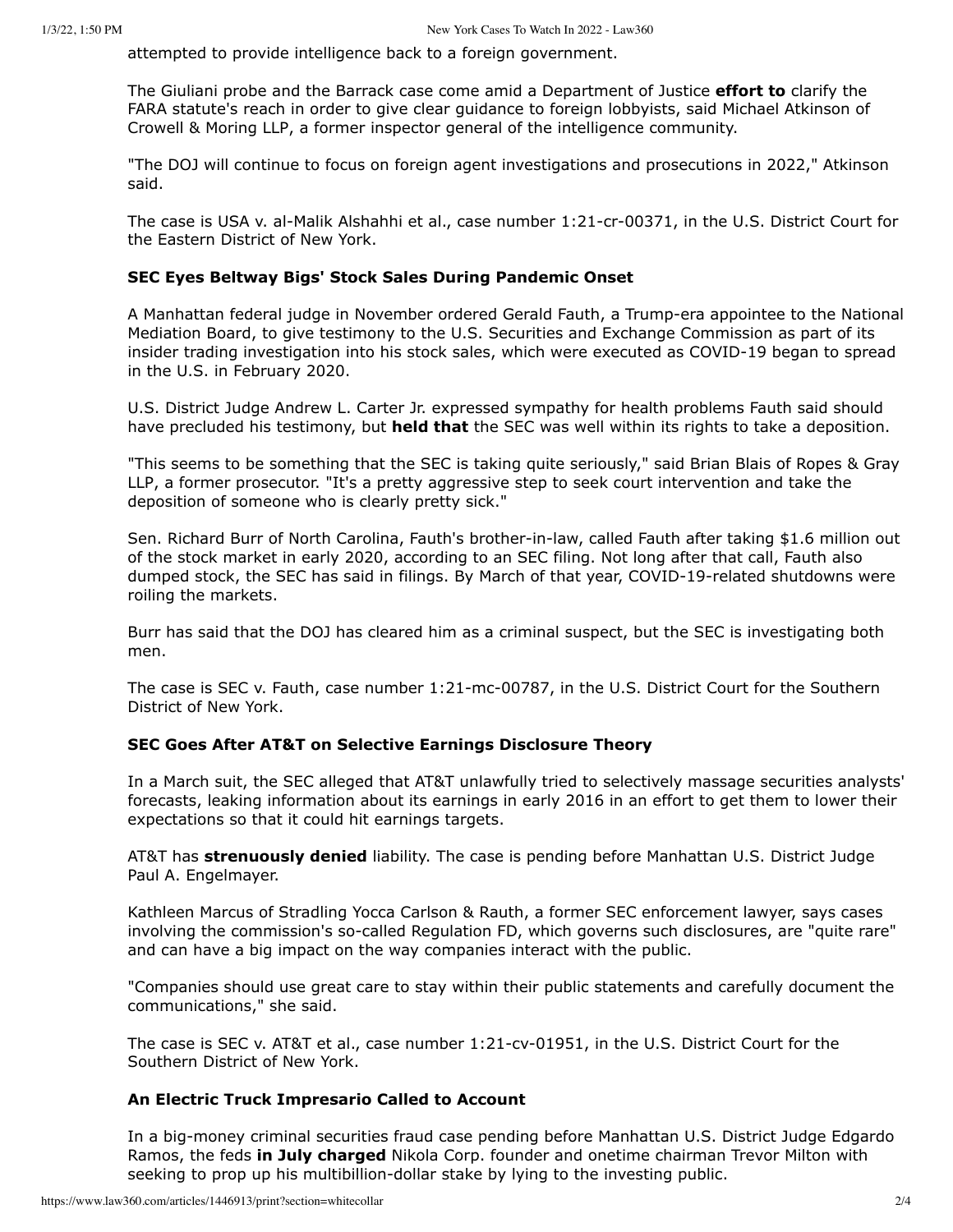Milton says accusations that he lied to drive demand for Nikola stock amount to the government trying to "criminalize" normal business conduct.

A trial would pit prosecutors against a well-known and charismatic businessman, according to former prosecutor Kevin O'Brien of Ford O'Brien LLP.

"The Trevor Milton indictment has to be one of the most specific charging instruments ever  $-$  a 49page speaking indictment in which the defendant does much of the speaking," O'Brien said. "Milton liked to brag about his company, in social media, investor calls, podcasts, and television and print interviews. The question at trial is whether the government can back up its exhaustive allegations."

Milton is currently appealing a decision by Judge Ramos that says the case properly belongs in New York — as opposed to Utah, where Milton is from, or Arizona, where the company is based.

In late December Nikola agreed to pay \$125 million to settle fraud charges brought by the SEC and to continue cooperating in an ongoing investigation.

The case is USA v. Milton, case number 1:21-cr-00478, in the U.S. District Court for the Southern District of New York.

## **Lawyers Accused of Personal Injury Lawsuit Scam**

Two New York lawyers, George Constantine and Marc Elefant, stand charged with filing fraudulent suits in a sprawling personal injury scam operation.

The lawyers have denied guilt and have hinted that they will argue that they acted in good faith, relying on information provided to them by others.

White-collar defense lawyer Michael Weinstein of Cole Schotz PC, a former DOJ trial attorney, said the two lawyers could have a viable defense unless the Manhattan U.S. attorney can successfully use documents and testimony from cooperators to undermine them.

"Lawyers have obligations not to bring frivolous suits," he said. "There's no gray area there."

U.S. District Judge Sidney H. Stein has handled cases against lower-level defendants in the scheme and has handed out stiff prison sentences. That, according to Weinstein, could serve as an incentive for the two charged lawyers to go to trial.

"They may say, 'Let's roll the dice, I've got nothing to lose," he said.

The case is USA v. Constantine et al., case number 1:21-cr-00530, in the U.S. District Court for the Southern District of New York.

#### **Former NY Governor Cuomo Accused of Groping**

Cuomo, who resigned as New York governor in August under intense political pressure amid allegations that he sexually harassed women in his Albany orbit, is scheduled to be arraigned Jan. 7 on a misdemeanor count of forcible touching.

The incident that gave rise to the charge is widely reported to have been an encounter between the then-governor and a former assistant, Brittany Commisso, in which Cuomo allegedly groped her in the executive mansion.

Cuomo has denied the accusations. Barring some fatal case defect  $-$  there has been some controversy over the way the case was charged  $-$  Cuomo is likely to fight to the end, according to Stephanie Bonnes, a professor of criminal justice at the University of New Haven.

Bonnes also thinks Cuomo could face more serious charges.

"This is a relatively low charge for the pervasive climate of sexual harassment that he created in his